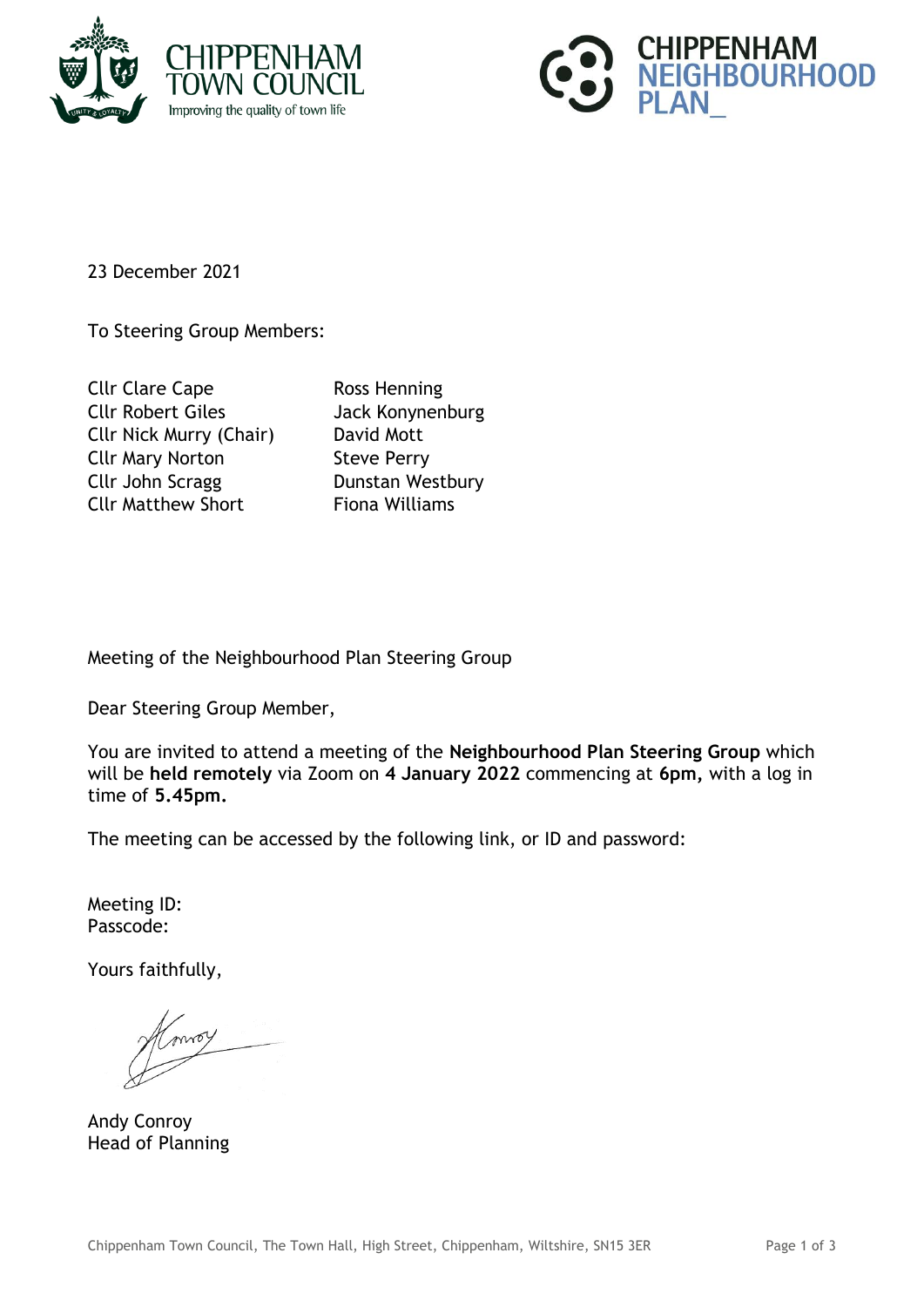## Agenda

## **Neighbourhood Plan Steering Group Meeting – 4 January 2022, 6pm, Remote Meeting (via Zoom)**

| 1. | <b>APOLOGIES FOR ABSENCE</b>                                                                                                                                                                                                         |
|----|--------------------------------------------------------------------------------------------------------------------------------------------------------------------------------------------------------------------------------------|
| 2. | DECLARATION OF INTEREST                                                                                                                                                                                                              |
|    | All Members of the Steering Group are reminded to declare any pecuniary or non-<br>pecuniary interests they may have, in accordance with the Town Council's latest<br>approved Code of Conduct                                       |
| 3. | <b>MINUTES</b>                                                                                                                                                                                                                       |
|    | To approve as a correct record and to sign the draft minutes of the meeting held on 7<br>December 2021 (copy attached)                                                                                                               |
| 4. | <b>CHAIR'S ANNOUNCEMENTS</b>                                                                                                                                                                                                         |
| 5. | <b>WALPA UPDATE</b>                                                                                                                                                                                                                  |
|    | Chair/Planning Officer to update Steering Group Members on recent WALPA actions.                                                                                                                                                     |
| 6. | DESIGN/FORMAT OF DRAFT PLAN                                                                                                                                                                                                          |
|    | To agree the design and format of the draft Neighbourhood Plan (note: content<br>previously approved). Hyperlinks to double page and single page spreads of the Plan can<br>be found below:                                          |
| 7. | <b>FRONT COVERS</b>                                                                                                                                                                                                                  |
|    | To choose front covers for the draft Plan, Conservation Area Character Appraisal and<br>Shopfronts Design Guide out of the Cover Options provided for each document (copies<br>attached)                                             |
| 8. | <b>OUTSTANDING ITEMS FOR NEIGHBOURHOOD PLAN DOCUMENTS</b>                                                                                                                                                                            |
|    | To note and action the outstanding items which need to be resolved in order to progress<br>the Neighbourhood Plan documents, as set out in the Outstanding Items for<br>Neighbourhood Plan Documents Report (copy attached)          |
| 9. | <b>OUTSTANDING ITEMS FOR REGULATION 14 CONSULTATION</b>                                                                                                                                                                              |
|    | To note and action the outstanding items which need to be resolved in order to progress<br>to Regulation 14 public consultation, as set out in the Outstanding Items for Regulation<br>14 Public Consultation Report (copy attached) |
|    |                                                                                                                                                                                                                                      |